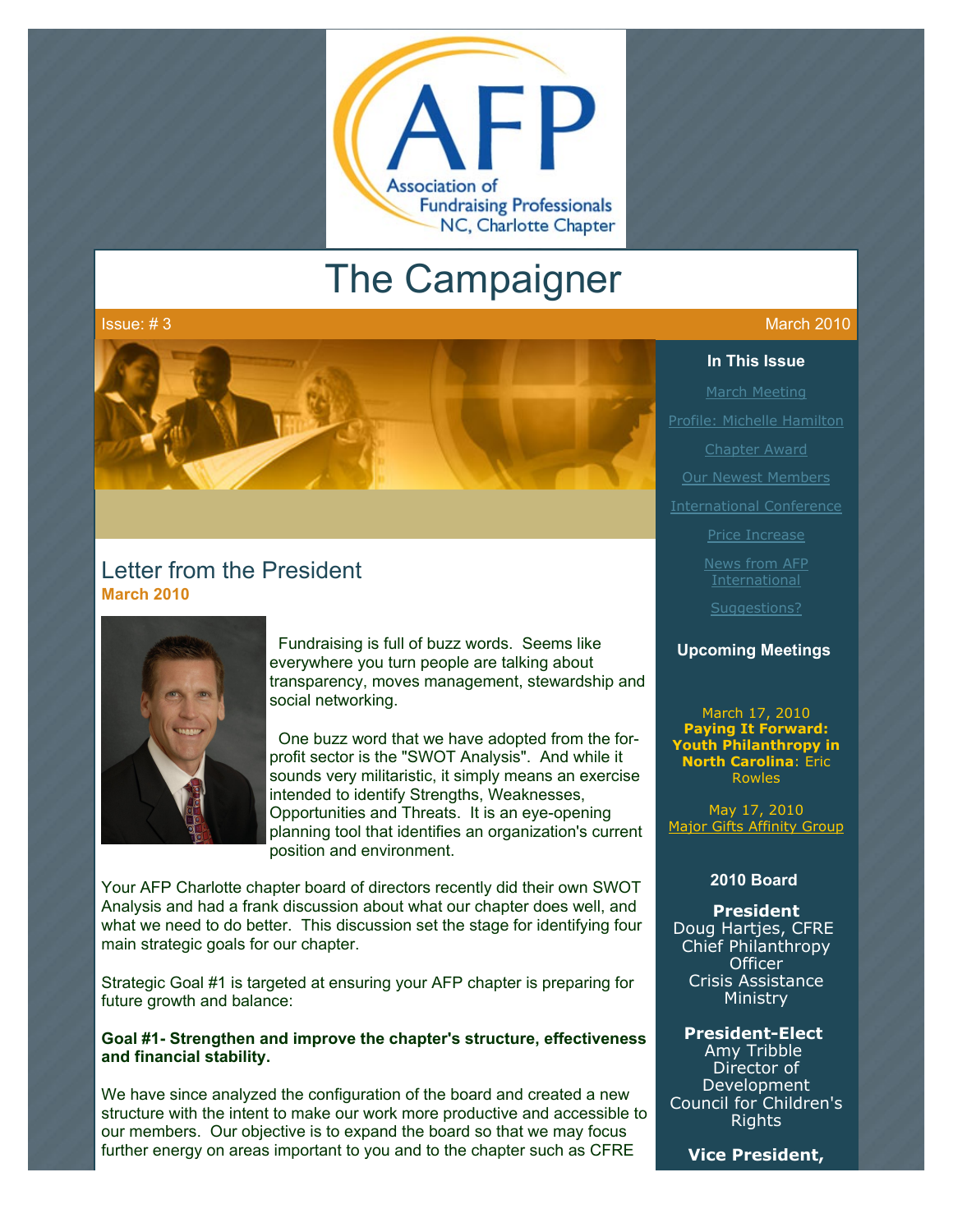certification, diversity, affinity groups and membership benefits.

I hope you will keep in mind that your AFP chapter is only as good as we the members - make it. There are openings on several committees that support the strategic directions of the chapter. I hope you will [email me](mailto:dhartjes@crisisassistance.org) with your area of interest.

Doug Hartjes, CFRE President, AFP Charlotte

## March Meeting **March 17, 2010 11:30 am Paying It Forward: Youth Philanthropy in North Carolina**

There is an unprecedented movement of youth philanthropy in North Carolina, and high school students throughout the state are engaging in community grantmaking to the tune of \$230,000! Come learn more about the North Carolina Youth Giving Network, and specifically the work of youth philanthropy programs in 20 different communities. Participants will also find out how they can bring this innovative and powerful program to the youth in their community.

## Eric Rowles, President/CEO of Leading To Change, Inc, is a nationally recognized trainer, speaker, and consultant whom has worked with over 130,000 youth, adults, administrators, professionals, and policy makers within the past 15 years. His energetic and innovative training and presenting skills, coupled with his advanced degrees in curriculum development and design, have lead to the creation of Leading To Change, Inc.

**[More Information or to Register](http://www.afp-charlotte.org/rsvp_details.html?id=2660)**



## Board Member Profile **Michelle Hamilton, CFRE, VP of Membership**

Michelle Hamilton, CFRE is one of those fund raisers who has been in development her entire 18-year career! In her words, "this is where I started and where I've always wanted to be. Michelle's first job was with the MS Society, SE TX chapter where she ran the country's first million dollar MS 150 bike ride.

Michelle has spent most of her career in the arts, including work at the Houston Symphony, Dayton Philharmonic and the Arts Council of Fort Worth and Tarrant County. She has a great love and respect for the volunteer organizations that are so critical to the health and life of a thriving arts organization. She continues to speak and train in this area.

## **Outreach/Diversity**

Jenni Gaisbauer, **CFRF** Senior Vice President of Development Levine Museum of the New South

#### **Vice President, Membership**

Michelle Hamilton, **CFRE** Development Officer Crisis Assistance Ministry

#### **Vice President, External Relations**

Armen S. Boyajian Director of Leadership Giving Catholic Diocese of **Charlotte** 

#### **Vice President, Professional Advancement**

Todd W. Hartung, Jr. Associate VP Alumni Programs & Annual Giving Queens University of **Charlotte** 

#### **Secretary**

Jamie Hayes, CFRE Director of Development Presbyterian Hospital Foundation

> **Treasurer** Jennifer Sheely Vice President of Development Holy Angels Foundation, Inc.

#### **Past President**

Beth Fischer, JD, **CFRE** Director of Development Belk College of Business, UNC Charlotte

#### **Programs**

Tamara Brainerd, **CFRE** Vice President, Operations, Junior Achievement of Central Carolinas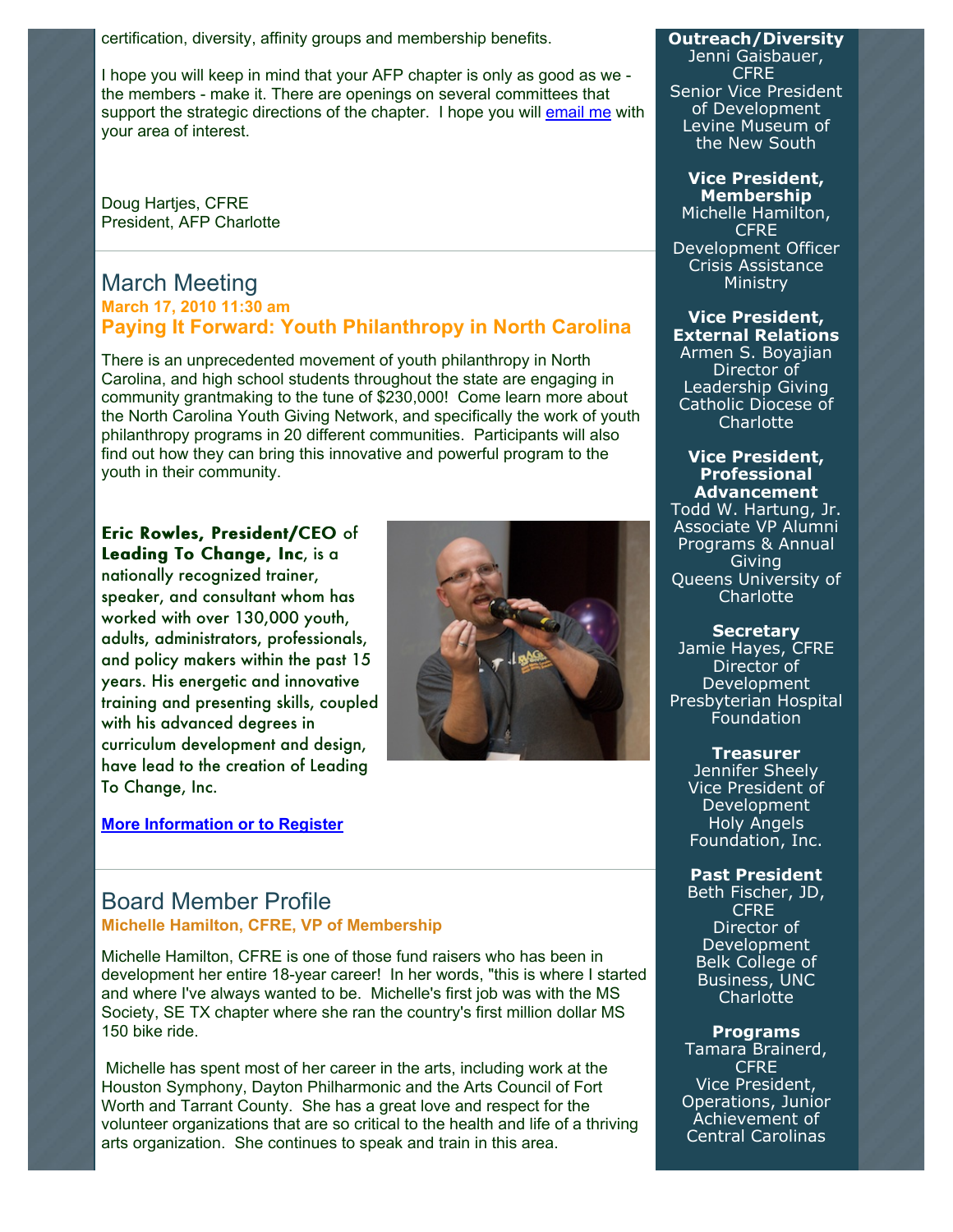

This is Michelle's third AFP chapter and second board. Michelle has this advice for AFP members:

"The greatest benefit of AFP membership is what it offers each of us in terms of career development -- attend every meeting you can, regardless of whether you think the topic pertains to your own organization or job at the moment. If you are committed to a career in fundraising, approach each AFP program as an

investment in your long-term success. That change in mind-set can make a huge difference in your future as a development professional. It certainly did for me."

Michelle's work at Crisis Assistance Ministry is her first in social services and she finds it very fulfilling. She has been in Charlotte a little more than two years and feels that we are fortunate to live in a caring community where people are willing to come to the aid of their neighbors, whether that neighbor is a family living in poverty, a child for whom hunger is a daily reality, or a struggling arts organization. While many of our organizations continue to struggle to serve the increased need with fewer resources, the gap would be far wider without the generosity of our community.

Michelle spends as much time as she can with her husband and five-yearold son, sailing on Lake Norman. She loves needlepoint, live music, cooking and entertaining friends. The Hamiltons also have two girls, beagles Daisy and Poppy.

#### [Email Michelle](mailto:mhamilton@crisisassistance.org)

## Chapter Award **International Friends of Diversity Designation**

#### **AFP Charlotte has been awarded the Friends of Diversity Designation from AFP International.**

The Friends of Diversity designation indicates that the chapter serves as a model for all chapters to emulate in accomplishing diversity related goals set forth by AFP and chapter leadership. Our own **Kishshana Palmer Teele, CFRE**, was selected to serve on the AFP National Diverisity Committee as well!



**Want to be a part of this award winning committee?** We welcome your assistance!

The Diversity Committee is currently focusing on 3 specific initiatives for 2010:

- Outreach to diverse professionals
- Exploring the value of Affinity groups
- Increasing awareness around issues of diversity in philanthropy

[Contact Kishshana](mailto:kishshana.teele@gmail.com) if you would like to be involved!

## **Mentoring**

Linda Breen Director of Philanthropy College of Education UNC Charlotte

**National Philanthropy Day** Sharon Harrington, JD Director of Development, College of Liberal Arts & Sciences

UNC Charlotte

**NC Philanthropy Conference Chair** Shannon Hinson Director of Annual Fund Thompson Child & Family Focus

#### **Senior Forum**

Patton McDowell Patton McDowell & Associates, LLC

#### **Diversity**

Kishshana Palmer Teele - Managing Partner, Infinite Solutions Group

#### **Scholarships**

Kelly Lynn Director of Development & Community Engagement Charlotte Emergency **Housing** 

*Chapter Administrator* Sharon Tripp

**From AFP International**



The AFP Resource Center maintains a number of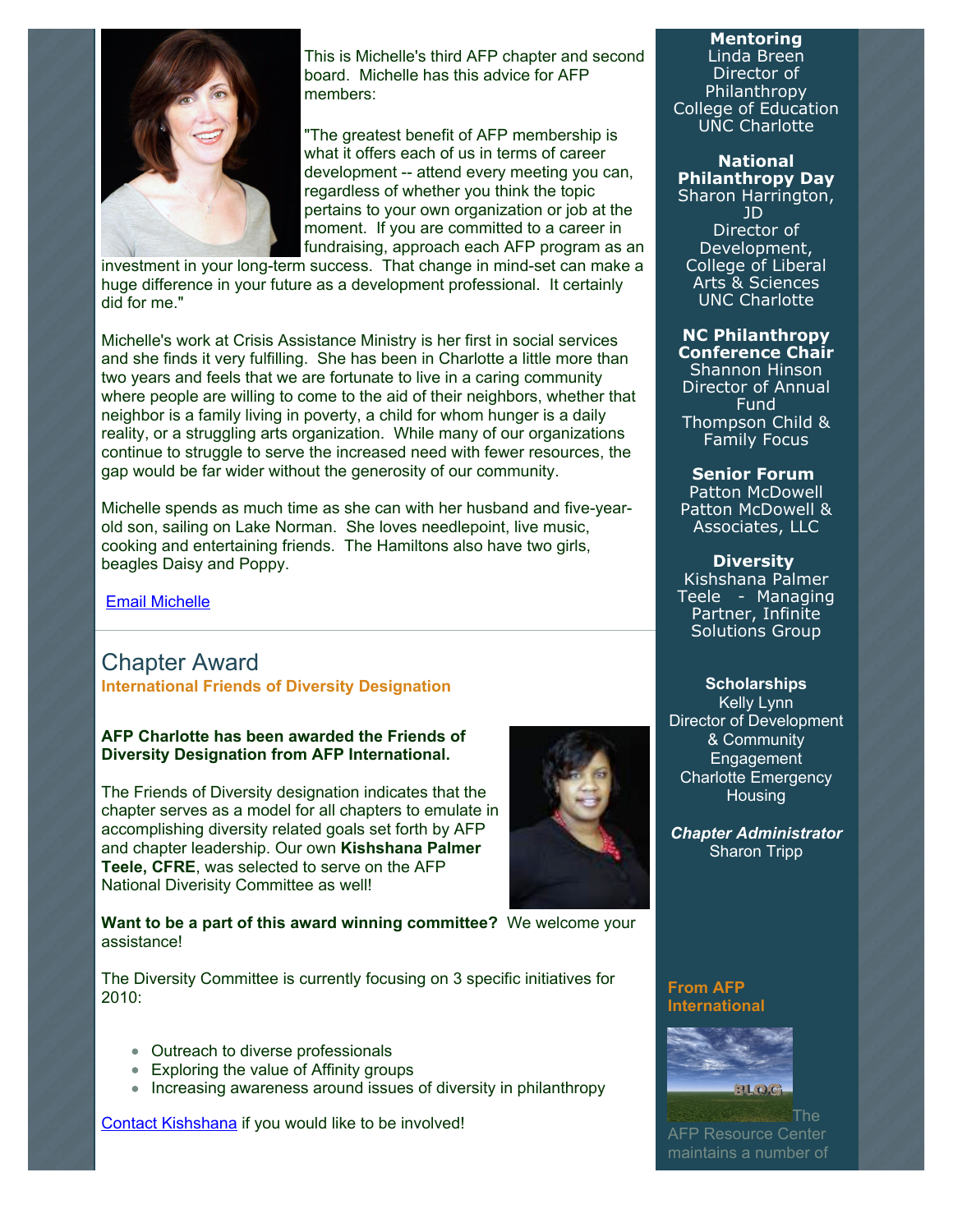

## New Members **Welcome to our newest members:**

**Michael Andrews**, Director or Development & Marketing, McColl Center for Visual Art **Patrick Bell Glenda Bernhardt,** Development Coordinator, The Junior League of **Charlotte Joy Braunstein,** Carolina Raptor Center **Marjorie Macomber Bray,** Director of Development, UNC Charlotte **Jennifer Diane Cheever,** Staff Assistant, Teen Health Connection **Becky A. Dayton,** VP Financial Development, Aldersgate Retirement **Community Wynn Hightower,** Development Associate, Big Brothers Big Sisters of Greater Charlotte **Dave Jese-Ross Jenkin,** USD Student- Graduate Studies Program, Jenkin Charitable Gift Fund **Hugh R. Mathis,** Divisional Resource Development, The Salvation Army-Divisional Headquarters

**Vint Tilson**

## International Conference

**Join AFP in celebrating our 50th Anniversay at the 47th International Conference on Fundraising**

**April 11-14, 2010 Baltimore, MD**



#### **Top Ten reasons to attend AFP International Conference**

1. See a legend speak at the opening session - Archbishop Desmond Tutu!

2. See other great speakers including Linda Woodruff and Peter Thum

3. Take advantage of exhibits and free giveaways from more than 100 vendors at the AFP Marketplace

4. Go to Fels Point for some of the best and most reasonably priced sushi at John Steven, Ltd

- 5. Try steamed (or soft shell) crabs from the Chesapeake Bay!
- 6. See the Baltimore Aquarium one of the best in the U.S.!
- 7. Get continuing education hours to qualify for your CFRE

8. Get inspired to make changes that will enhance your career and fund raising effectiveness

9. Network with other development professionals and learn best practices

10. You can actually drive there in less than eight hours!

topical research and knowledge blogs to assist, guide, and inform both members and nonmembers interested in the world of fundraising. These blogs are updated daily, and you can leave comments on what you read.

**Got News?** We'd like to feature news about our members in 2010, so if you have articles of interest, please pass them along to us.

[Read More](http://www.afpnet.org/ResourceCenter/content.cfm?ItemNumber=3092&navItemNumber=548)

#### [Armen S. Boyajian](mailto:asboyajian@charlottediocese.org)

VP, External Relations AFP Charlotte Board